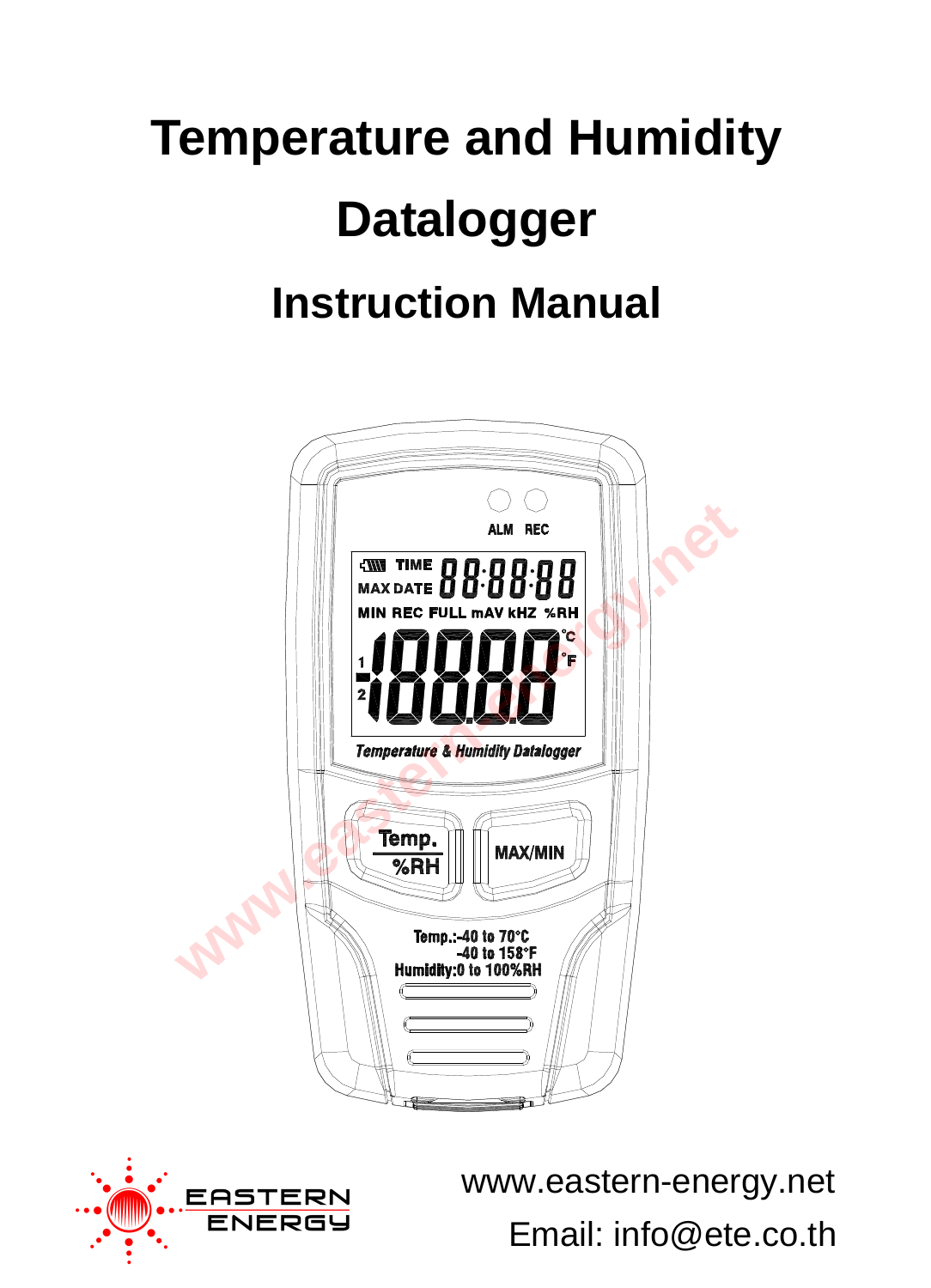# **Introduction**

The Temperature & Humidity Datalogger is designed with a high accuracy Temperature & Humidity Sensor. This datalogger is provided with features of high accuracy, fast response and stability. It is widely used for monitoring and collecting data of environment temperature and humidity.

# **Functions and Technical Specifications Functions:**

You can monitor temperature and humidity values efficiently and conveniently for long time periods by using the Datalogger. The readings are saved in the logger and simply read out by your PC with USB. The LCD can show current readings, MAX, MIN, TIME, DATE and temperature or humidity values. **Eunctions and Technical Specifications**<br>
Functions:<br>
You can monitor temperature and humidity values efficiently<br>
and conveniently for long time periods by using the<br>
Datalogger. The readings are saved in the logger and s

#### **Note:**

This Datalogger should be placed uprightly. If placed in low temperature and high humidity environment, after measurement, the Datalogger should be placed uprightly until vaporizing the beads completely before reading the data in the device.

If the Datalogger is connected to the PC, some battery power can be saved.

#### **Features:**

- 1. Memory for 32700 values;
- 2. LCD to show some logging information easily;
- 3. Freely selectable measurement cycle from 1 sec. to 24h;
- 4. Download collected data through PC's USB;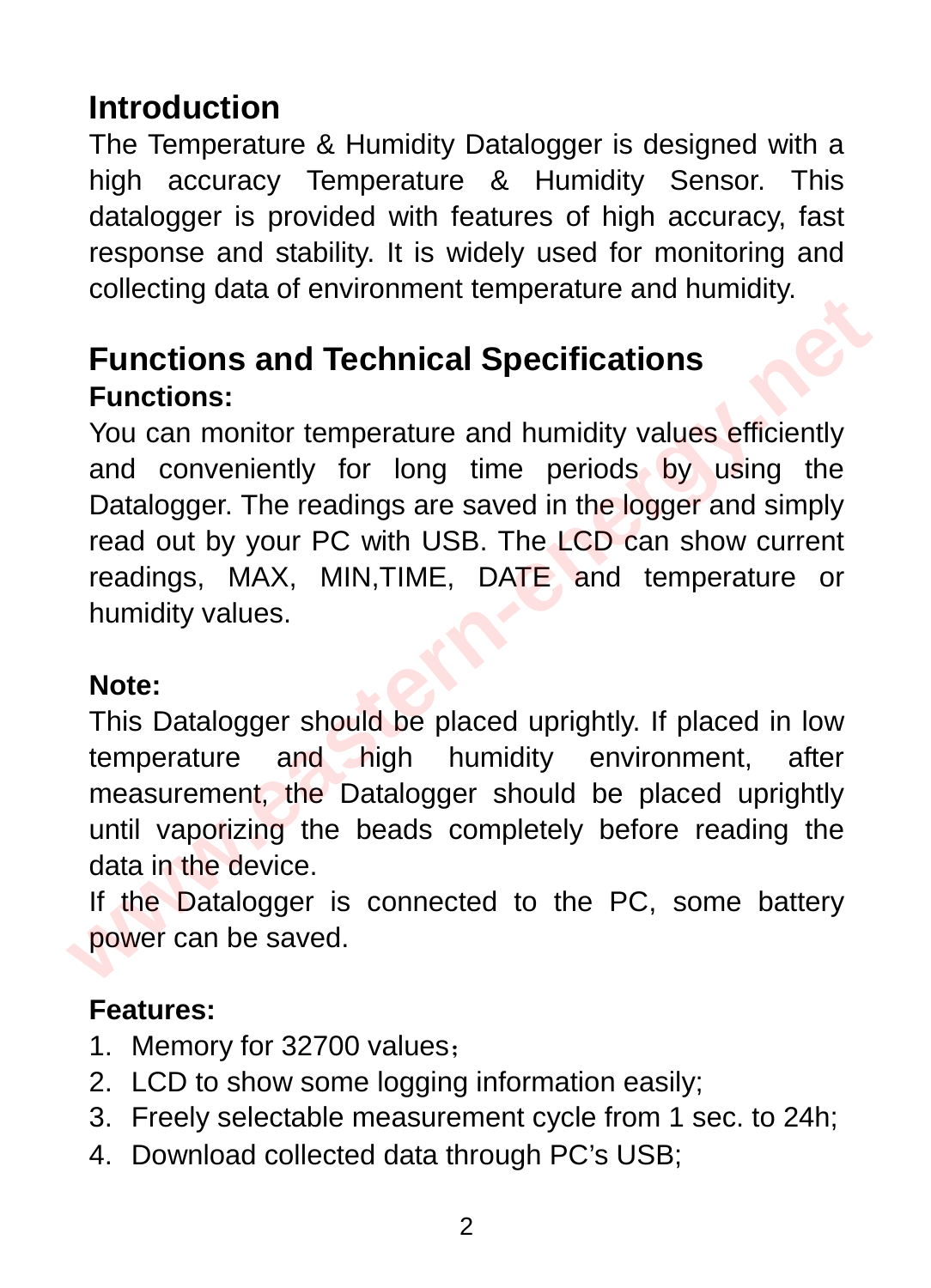- 5. Alarm display if user-defined maximum/minimum values are exceeded;
- 6. Analysis software used to view graph for logging data;

## **Specification:**

| Relative Humidity         | Overall Range                                                                 | 0 to 100%                                              |  |
|---------------------------|-------------------------------------------------------------------------------|--------------------------------------------------------|--|
|                           | Accuracy (0 to 20 and 80 to 100%)                                             | $+5.0%$                                                |  |
|                           | Accuracy (20 to 40 and 60 to 80%)                                             | $+3.5%$                                                |  |
|                           | Accuracy $(40 \text{ to } 60\%)$                                              | $+3.0%$                                                |  |
| Temperature               | Overall Range                                                                 | -40 to 70 °C $(-40 \text{ to } 158 \text{ T})$<br>±2°C |  |
|                           | Accuracy(-40 to -10 and +40 to +70 $°C$ )                                     |                                                        |  |
|                           | Accuracy( $-10$ to $+40^{\circ}$ C)                                           | $±1$ <sup><math>°C</math></sup>                        |  |
|                           | Accuracy $(-40 \text{ to } +14 \text{ and } 104 \text{ to } 158 \text{ T})$   | $+3.6$ <sup>°</sup> F                                  |  |
|                           | $Accuracy(+14 to +104\mathbb{F})$                                             | $+1.8$ <sup>°</sup> F                                  |  |
| Memory<br>Measuring cycle | 32700 values<br>1s to 24h                                                     |                                                        |  |
| Analysis software         |                                                                               | 2000/XP/Vista                                          |  |
|                           |                                                                               |                                                        |  |
|                           | <b>Operation Instructions:</b>                                                |                                                        |  |
| 1.                        | <b>Battery sign <weee< b=""> .<br/>When<br/>battery is exhausted,</weee<></b> | ctti time<br><b>MAX DATE</b>                           |  |
|                           | sign will be displayed. At this                                               | MIN REC FULL MAY MAY %RM                               |  |

# **Operation Instructions:**

- 1. Battery sign  $\sqrt{2}$  . When battery is exhausted. sign will be displayed. At this time, replacing a new battery is necessary. The useful life of the battery is more than 3 months
- 2. TIME currently time
- 3. DATE currently data

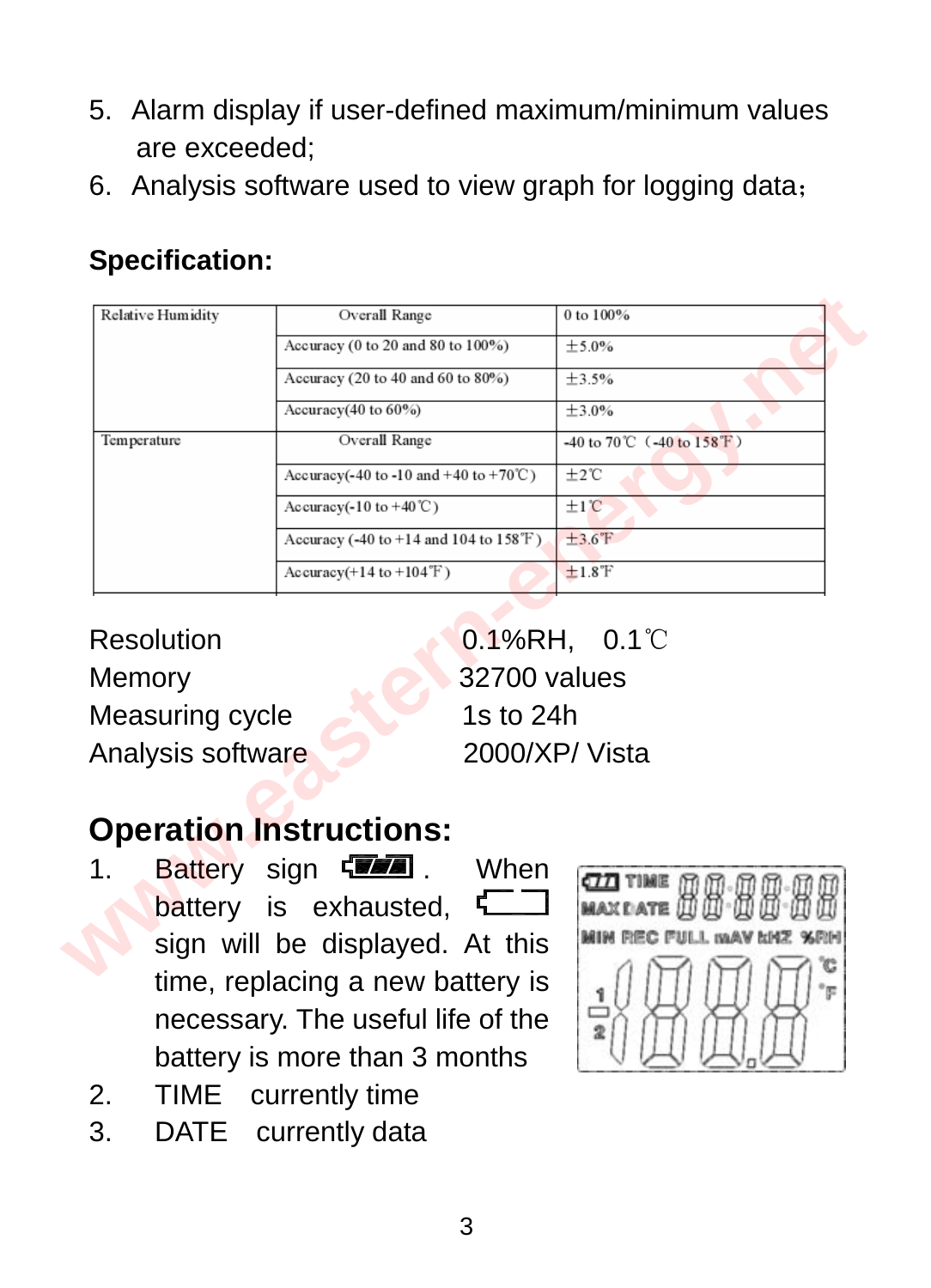- 4. Time and date are automatically switch mode, And it will switch for every 10s
- 5. MAX display maximum value during measuring
- 6. MIN display minimum value during measuring
- 7. REC this sign showing that the data logger is under recording
- 8. FULL this sign showing that the memorizer is full, the data logger will stop recording
- 9. %RH this sign showing that the data logger is measuring humidity
- 10. °C Centigrade
- 11. °F Fahrenheit
- 12. When press the MAX/MIN button,it will hold MAX,MIN, time and date.The time and date is also switched for every 10s.If you don not press any key in 40s,the meter will automatically exit from the MAX MIN mode, and return to the the data hold and measure mode.
- 13. When loading the data, there will be "-PC-" sign displayed on the LCD. After all the data are loaded, the data logger will display the real value from current measurement. But it will stop recording. The logger need to be re-set if you need the recording function. You can only look over the data from the logger itself. **ECOLUT THE STATE STATE STATE STATE STATE STATE STATE STATE ON SATE ONCOURT AND SET ON SATE OF STATE STATE STATE STATE STATE STATE STATE STATE STATE STATE STATE STATE STATE STATE STATE STATE STATE STATE STATE STATE STATE S**

All settings will be only carried through the software installed in PC.

14. Alarm function

When the measured value exceeds the set upper limit or lower limit, the alarm LED will wink one time per minute. Winking Red LED shows temperature value exceeds limit, while winking Yellow LED shows humidity value exceeds limit.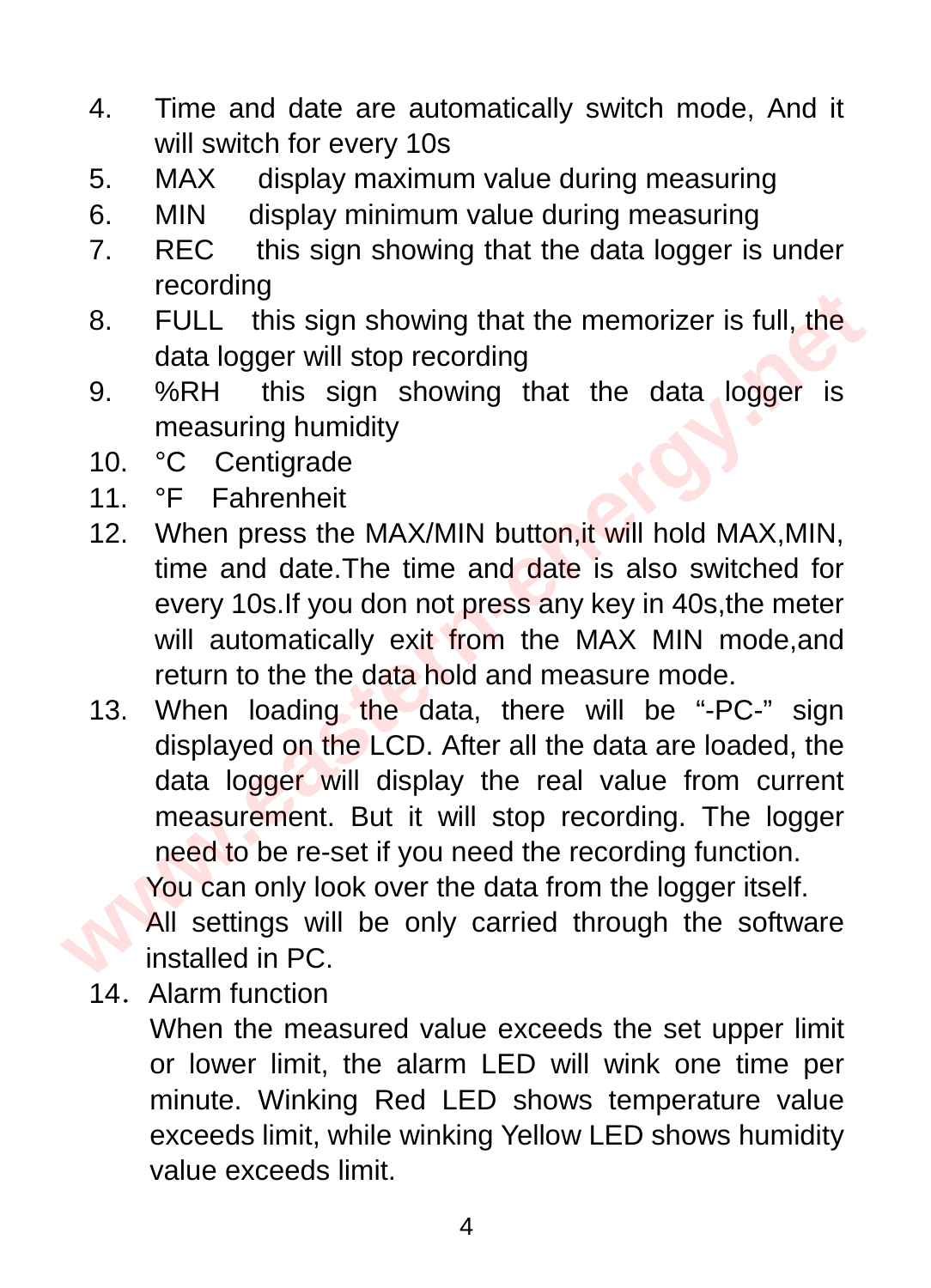15. There will be "-LO-" sign displayed if the temperature/ humidity sensor is not well connected. At this time, please open the back cover and re-install the sensor. Until the correct measurement value is displayed.

# **Software installation**

- 1. Put the CD into the CD-ROM, there will be installation interface pop-up after a moment. You can install the software to your PC accordingly.
- 2. After the software is installed, keep the CD in the CD-ROM and connect the datalogger with the PC by the USB cable. Then, there will be a USB Driver installation window pop-up. Follow with the clew, select the path of CD driver and you will finish the USB driver installation very soon. 1. Put the CD into the CD-ROM, there will be installation<br>interface pop-up after a moment. You can install the<br>software to your PC accordingly.<br>2. After the software is installed, keep the CD in the<br>CD-ROM and connect the

### **Software application**

The Datalogger USB software is a program for collecting data from the DATA LOGGER when it is connected to a PC or notebook computer. The data may be displayed graphically, as Excel or similar programs. The major functions are all listed in the main window.

## **System Required:**

Windows 2000 or Windows XP or Vista

## **Minimum Hardware Required:**

PC or NoteBook with Pentium 90MHz or higher 32 MB RAM ;

At least 7 MB byte hard disk space available to install HT Datalogger USB software.

Recommended display resolution 1024X768 with High Color(16 bit).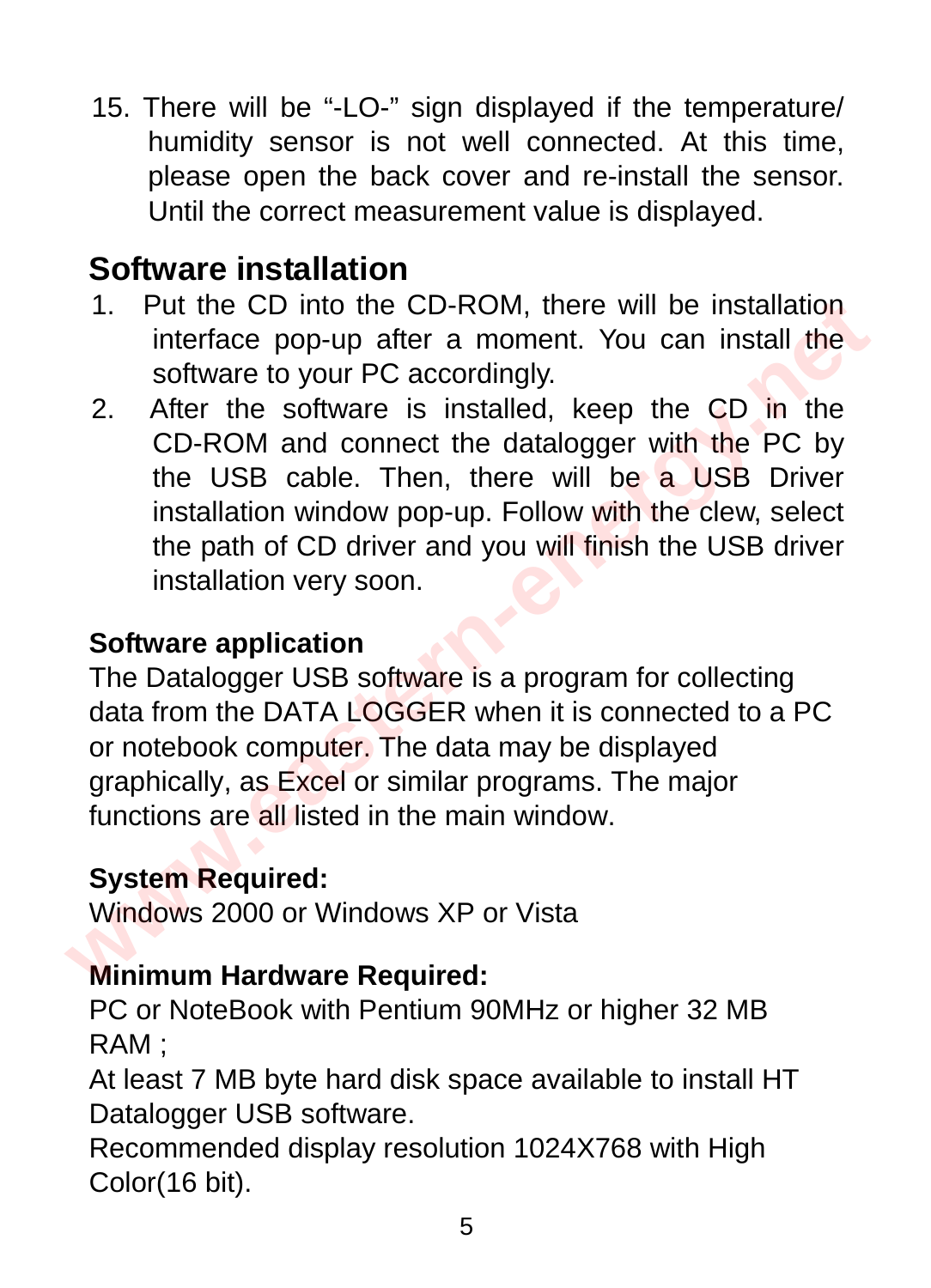## **Main Menu**

H.

| $File(f)$ Instrument(I) $Hello(H)$ |  |
|------------------------------------|--|
|                                    |  |

- **Save** Save the recorded data to the disk.
- **Open** Open a saved file.
- **Correct Time.**
- **Datalogger Setup.**
	- **Download Data from the DATA LOGGER.** 
		- **Show Graph**-show the recorded data as a graph.
		- **Show List-** show the recorded data as a list.
		- **Print** Print the graph or the list.
- 
- **Help document**

#### **Operation Correct Time**

If you find the DATA LOGGER time is not correct, you can click the icon  $\Theta$ to open the Correct Time Dialog: **example 12 Open - Open a saved file.**<br> **Correct Time.**<br>
Datalogger Setup.<br>
Download Data from the DATA LOGGER.<br>
Show Graph-show the recorded data as a graph.<br>
Show List-show the recorded data as a list.<br>
Print- Print the

Input the correct date and correct timepiece and click "OK"button, the DATA LOGGER time will update.

| Connected                            |  |  |  |  |
|--------------------------------------|--|--|--|--|
| Correct Date<br>Vear 11 Month 24 Day |  |  |  |  |
| Correct Timepiece<br>$1 + 10 + 0 +$  |  |  |  |  |
| Cancel                               |  |  |  |  |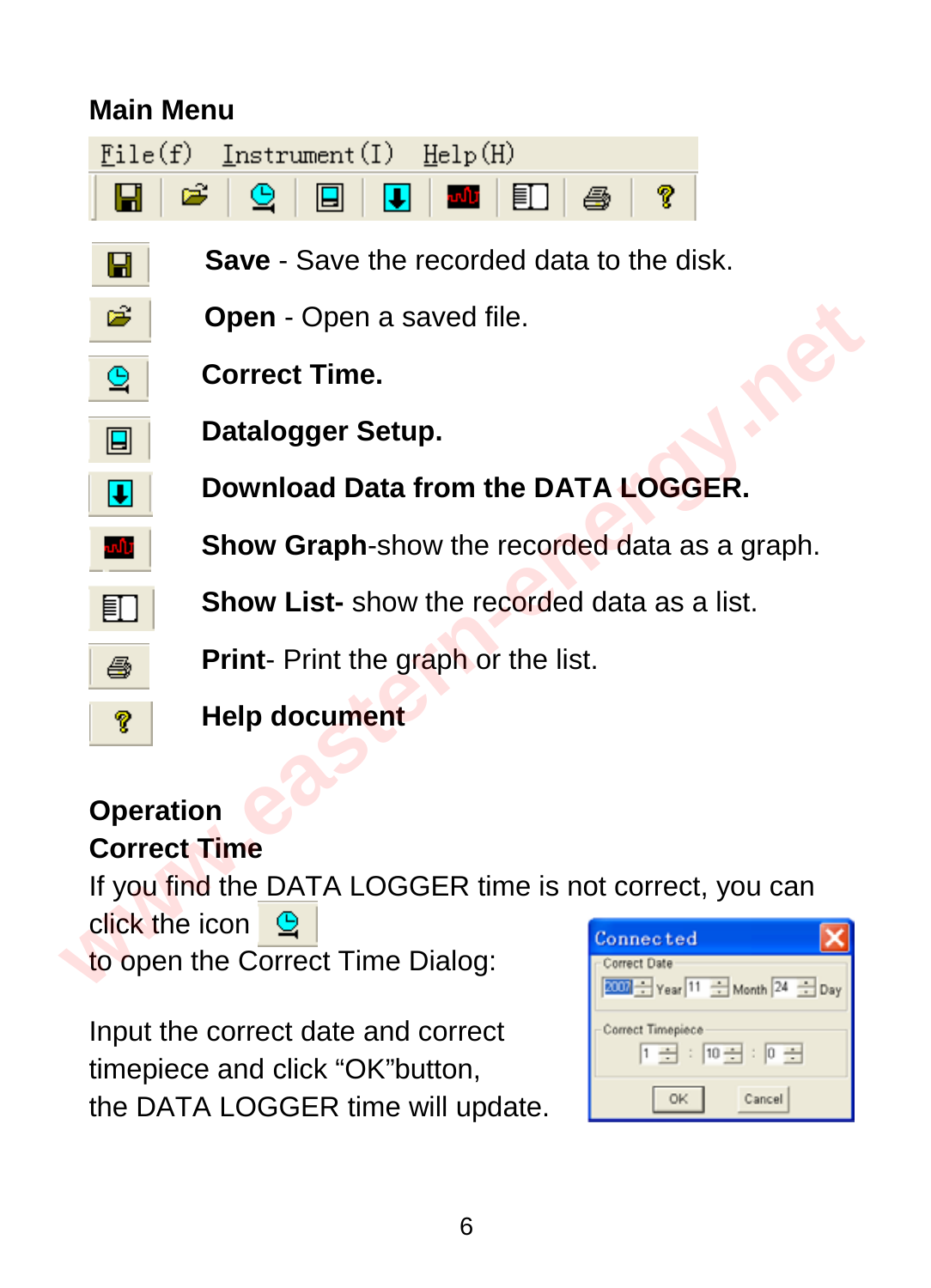## **Datalogger Setup**

Click on the icon  $\boxed{a}$  on the menu bar. The Setup window will appear as shown below; descriptions for each field in the Setup window are listed directly below the illustration:

| Samprate Setup                                               | Alarm Setup                                                                                                                                          |
|--------------------------------------------------------------|------------------------------------------------------------------------------------------------------------------------------------------------------|
| 百<br>곡<br>Second -                                           | Temp Alarm Low<br>Temp Alarm H Unit                                                                                                                  |
| LED Flash Cycle Setup<br>$-20s$<br>6.105<br>F 30s F No Light | 핅<br>$70 -$<br>$\leftarrow$ Celsius<br>lo<br>٠<br><b>RH Atam H</b><br><b>RH Alarm Low</b><br>G.<br>쥠<br>GD<br>90<br>P LED Flash For Hi And Low Alarm |
| / Marxual<br># Automatic                                     | C Circulating Record F No Circulating                                                                                                                |

- The Samprate Setup field instructs the DATA LOGGER to log readings at a specific rate. You can input specific data at the left Edit box,and select the time unit at the right Combo box. **Example the consequence of the consequence of the sample of the sample of the consequence of the consequence of the consequence of the consequence of the consequence of the term in the left Edit box, and select the time u** 
	- The LED Flash Cycle Setup field can be set by the user(Select "No Light",It will not flash,and the battery life is the longest.)
	- The Manual and Automatic select buttons allow the user to start data logging immediately when the Setup window is exited (Automatic) or at a later time (Manual).
- The Alarm Setup portion of allows the user to set HIGH and LOW temperature and relative humidity limits and disable the flashing of the DATA LOGGER's LEDs thereby conserving battery energy.
- The Circulating Record and No Circulating select buttons instruct the DATA LOGGER continue logging data to cover the earlier data(Circulating Record) or stop logging(No circulating) when the DATA LOGGER is full.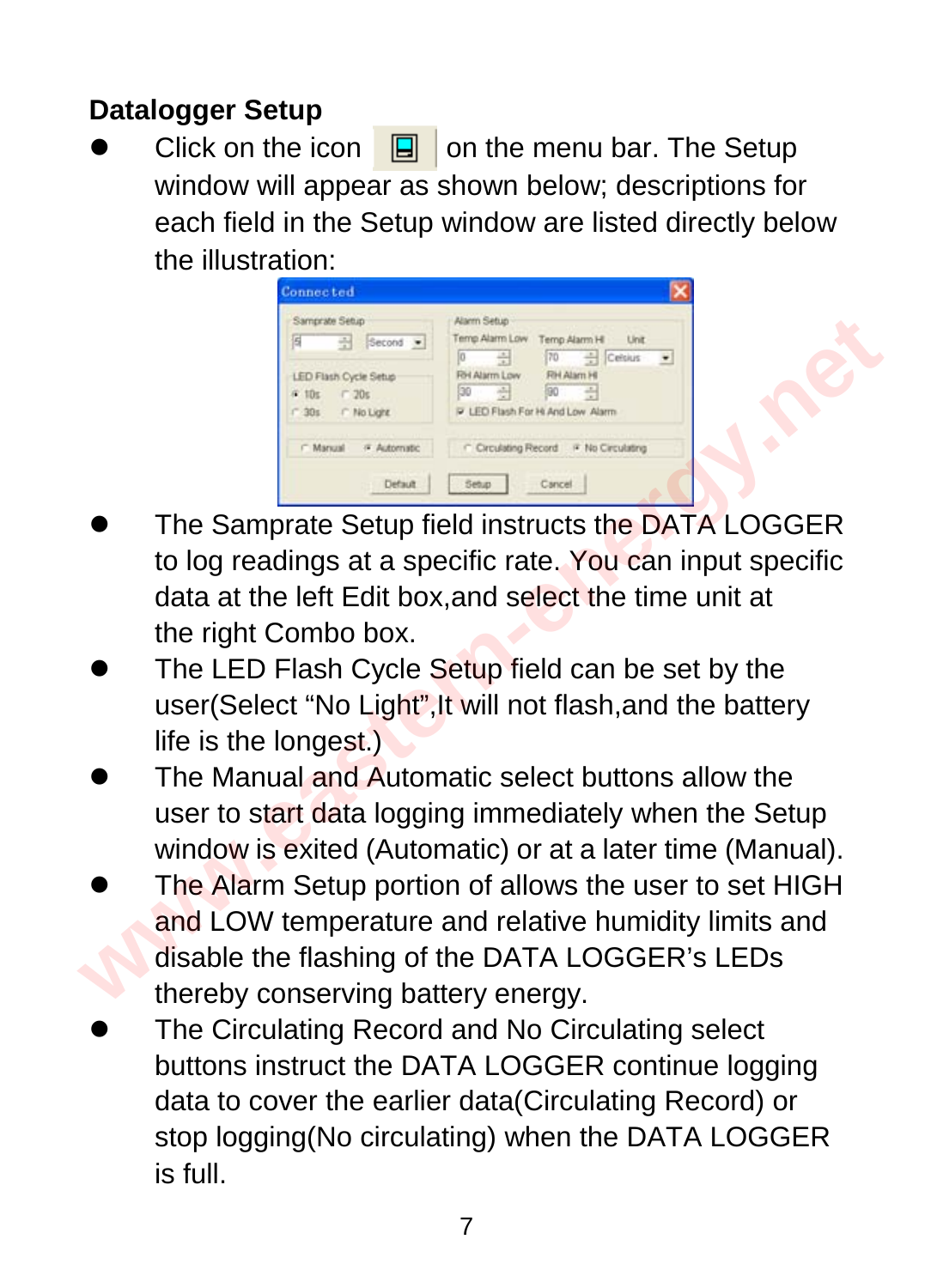Click on the SETUP button to save changes. Press the DEFAULT button to set the Logger to factory default condition. Press the CANCEL button to abort the setup.

**Notes: Any stored data will be permanently erased when Setup is finished. To enable you to save this data before it is lost, click Cancel and then you need to download data.** 

**The battery will in all likelihood run out before logger will have finished specified sample points. Always ensure that the remaining charge in the battery is sufficient to last the complete duration of your logging exercise. If in doubt, we recommend that you always install a fresh battery before logging critical data.**  Setup is finished. To enable you to save this data before<br>it is lost, click Cancel and then you need to download<br>data.<br>The battery will in all likelihood run out before logger<br>will have finished specified sample points. Al

## **Datalogger Download**

To transfer the readings stored in the Logger to the PC:

- A. Connect the DATA LOGGER to the same USB port used when the DATALOGGER was initialized.
- B. Open the HT Datalogger software program if it is not still running
- C. Click the Download icon .
- D. The Window shown below will appear. Press DOWNLOAD to begin transferring readings



If readings are successfully transferred,the Data graph window will appear.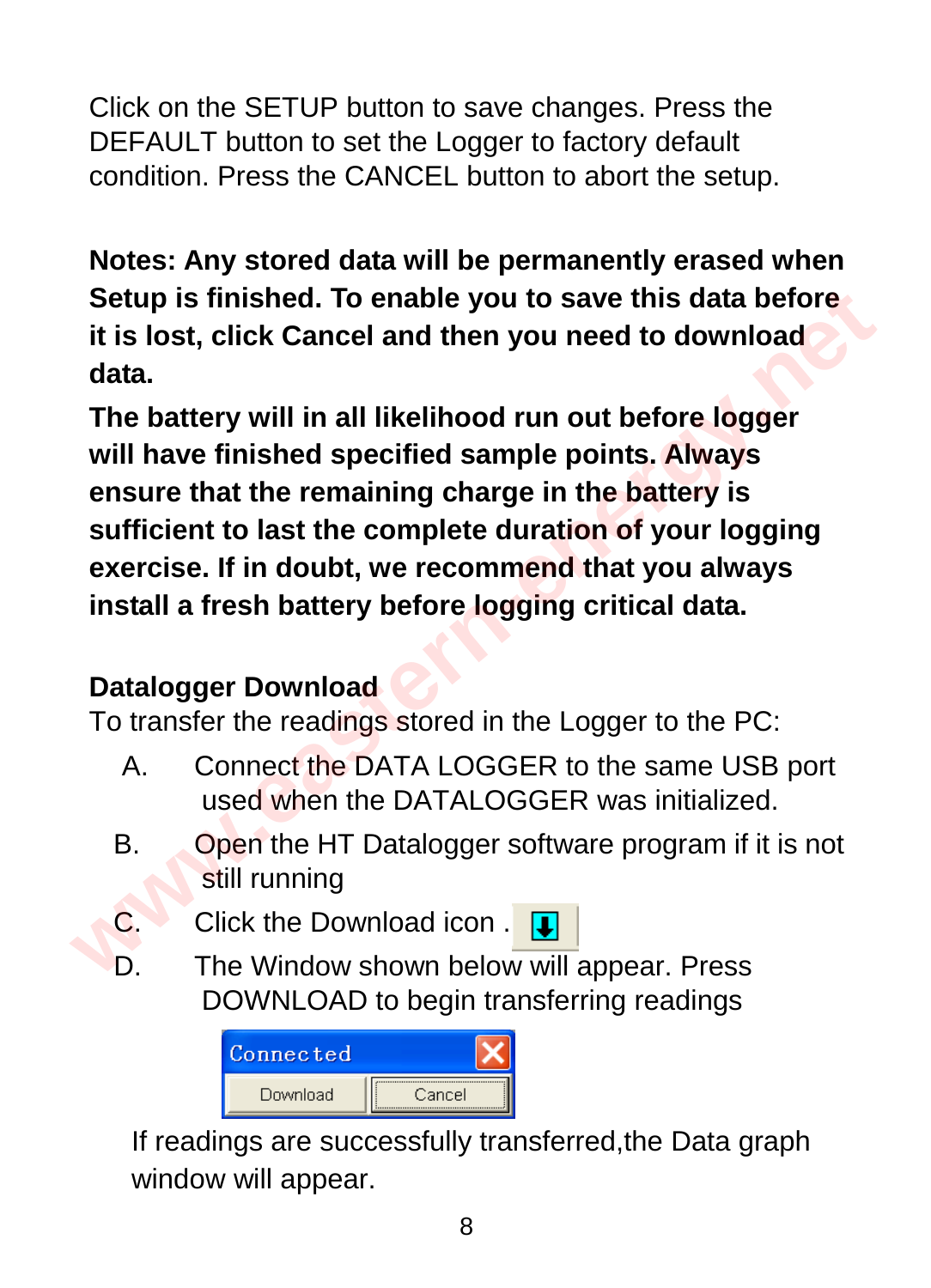

The top field show detail infomation of the readings(Time, Sampling rate, data numbers,Alarm Hi,Alarm Low,Max data,Min data and Avg data),

## **Zoom in:**

- 1. Press the left mouse button and drag a rectangle around the area to be expanded.
- 2. Release the mouse button.
- 3. Use the horizontal scrollbar to scroll through all the data. Use the left vertical scrollbar

The top field show detail information of the readings(Time,<br>Sampling rate, data numbers, Alarm Hi, Alarm Low, Max<br>data, Min data and Avg data),<br>Dindozoom Unit(C/F) YAxis Set | Color Setup<br> **Your Set Life Shows Set | Color** 

to scroll through the temperature data.

 Use the right vertical scrollbar to scroll through the relative humidity data.

#### **Zoom out**

Zoom out to full view by Undozoom clicking YAxis Set | Setup the Temp and RH Y Axis.

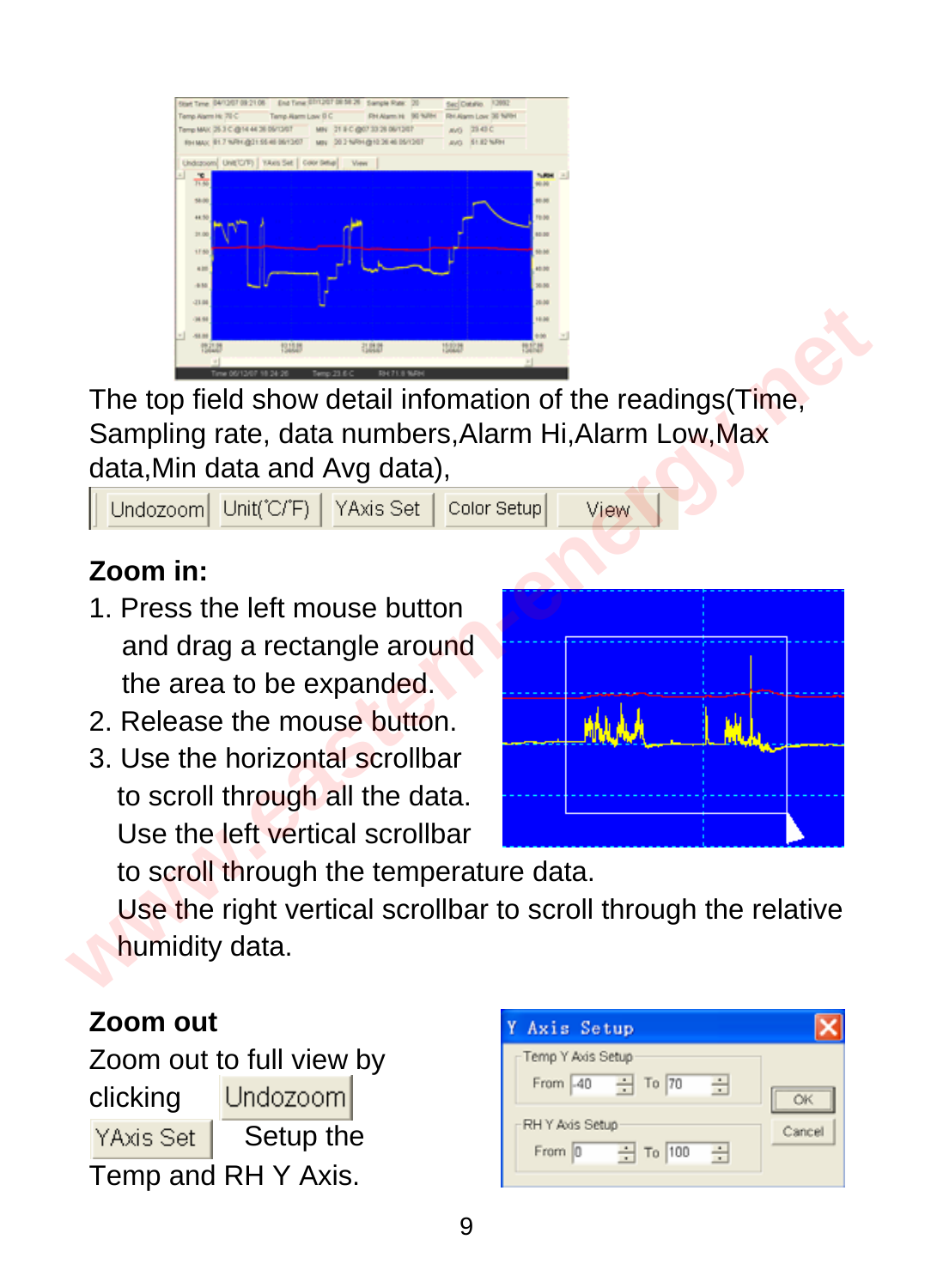$\overline{\text{Color Setup}}$  Setup the back ground color, grid color, Temp and RH color.



Allows the user to select which data to view as a trace.

Add or remove grid lines from x and y axes.

Mark Points: Places dots on the traces for the actual data points, breaking up the continuous nature of a trace.

Click the list icon  $\boxed{\mathbb{E}}$  to get the list window.

| No.            | <b>Time</b>       | (%RH) Humidity | (C) Temprature | (F) Temprature |  |  |
|----------------|-------------------|----------------|----------------|----------------|--|--|
|                | 15/10/07 15:25:13 | 53.5           | 25.5 C         | 77.9 F         |  |  |
| $\overline{2}$ | 15/10/07 15:25:14 | 53.3           | 25.5 C         | 77.9 F         |  |  |
| 3              | 15/10/07 15:25:15 | 52.9           | 25.5 C         | 77.9 F         |  |  |
| $\overline{4}$ | 15/10/07 15:25:16 | 52.6           | 25.5 C         | 77.9 F         |  |  |
| 5              | 15/10/07 15:25:17 | 524            | 25.5 C         | 77.9 F         |  |  |
| 6              | 15/10/07 15:25:18 | 52.2           | 25.5 C         | 77.9 F         |  |  |
|                | 15/10/07 15:25:19 | 52.1           | 25.5 C         | 77.9 F         |  |  |
| 8              | 15/10/07 15:25:20 | 52.0           | 25.5 C         | 77.9 F         |  |  |
| 9              | 15/10/07 15:25:21 | 51.9           | 25.5 C         | 77.9 F         |  |  |
| 10             | 15/10/07 15:25:22 | 51.8           | 25.5 C         | 77.9 F         |  |  |

It shows specific time and data.